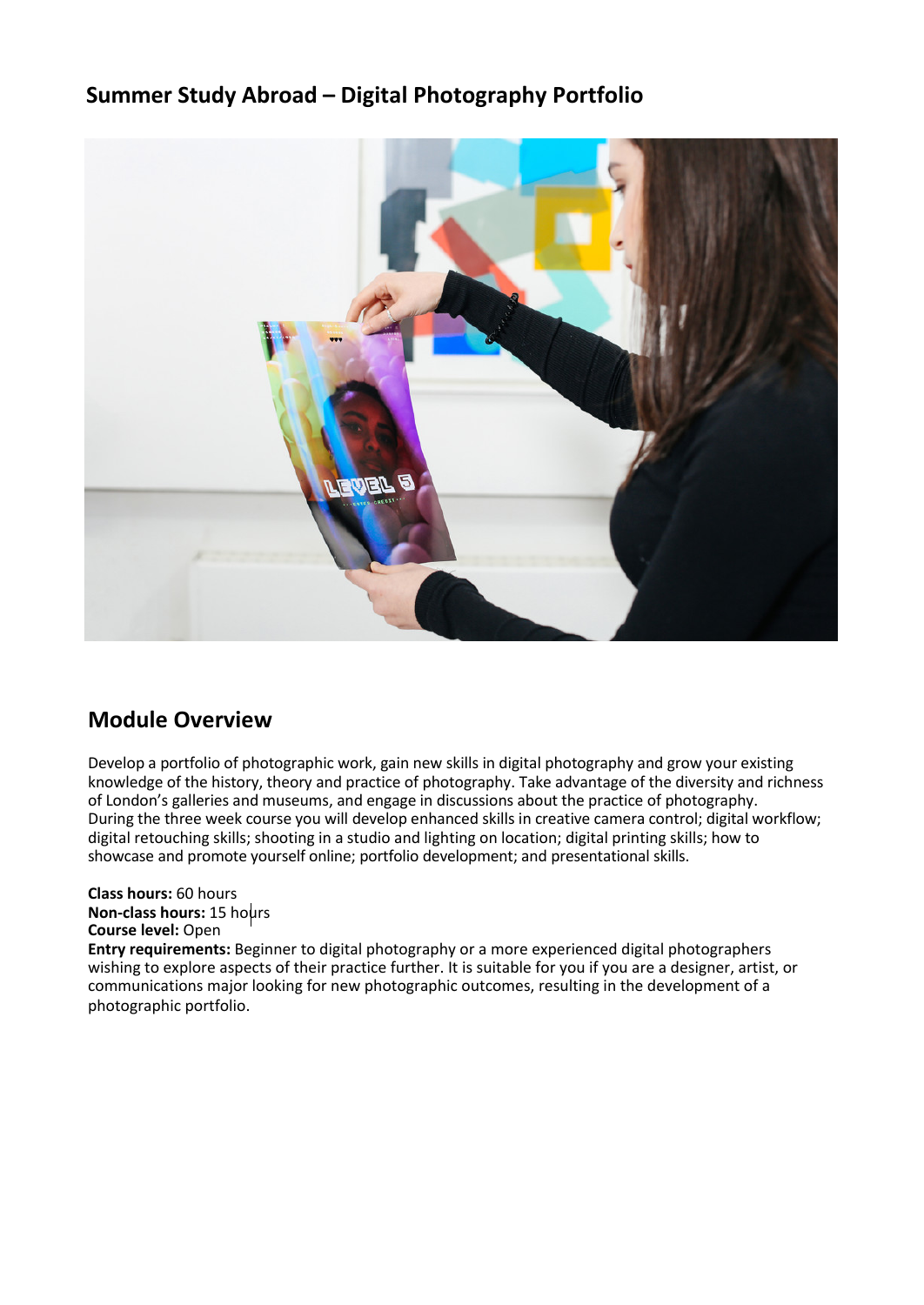### **Aims**

 lead you to create your own printed photographic portfolio. You can use photographs from the workshops, assignments and your own photography projects to build this printed portfolio in the final week. • To develop a defined photographic style across a number of photographic genres that will eventually

## **Learning Outcomes**

- Improved understanding of DSLR.
- Heightened comprehension of visual style and aesthetic in photography.
- An awareness of developing an idea (concept) photographically.
- Developing your own brand/aesthetic/self

# **Requirements for Assessment**

• A professional photographic portfolio no smaller than 8 x 10 inches and no larger than 12 x 16 inches.

# **Materials Required**

Please bring with you:

- • A DSLR with a lenses you like to shoot at, preferably including 35mm, 50mm, 85mm/100mm focal lengths. A good 24-70mm telephoto is fine, but prime/fixed lenses are better.
- A notepad and paper / Laptop.
- • Please be aware access to a computer equipped with Adobe Suite Programmes will be available for you to use each working day, between 10 am and 4 pm. If you do have a laptop with these programmes installed, we would urge you to bring it with you, however, this is not essential.

# **Reading/Resources List**

Please note this list is indicative and you won't need to go out and buy any books until you have begun the course.

 - Barthes, Roland. Camera Lucida. 1st ed. New York: Hill and Wang, a division of Farrar, Straus and Giroux, 2010. Print.

- Sontag, Susan. On Photography. 1st ed. Penguin Books, 1973. Print.